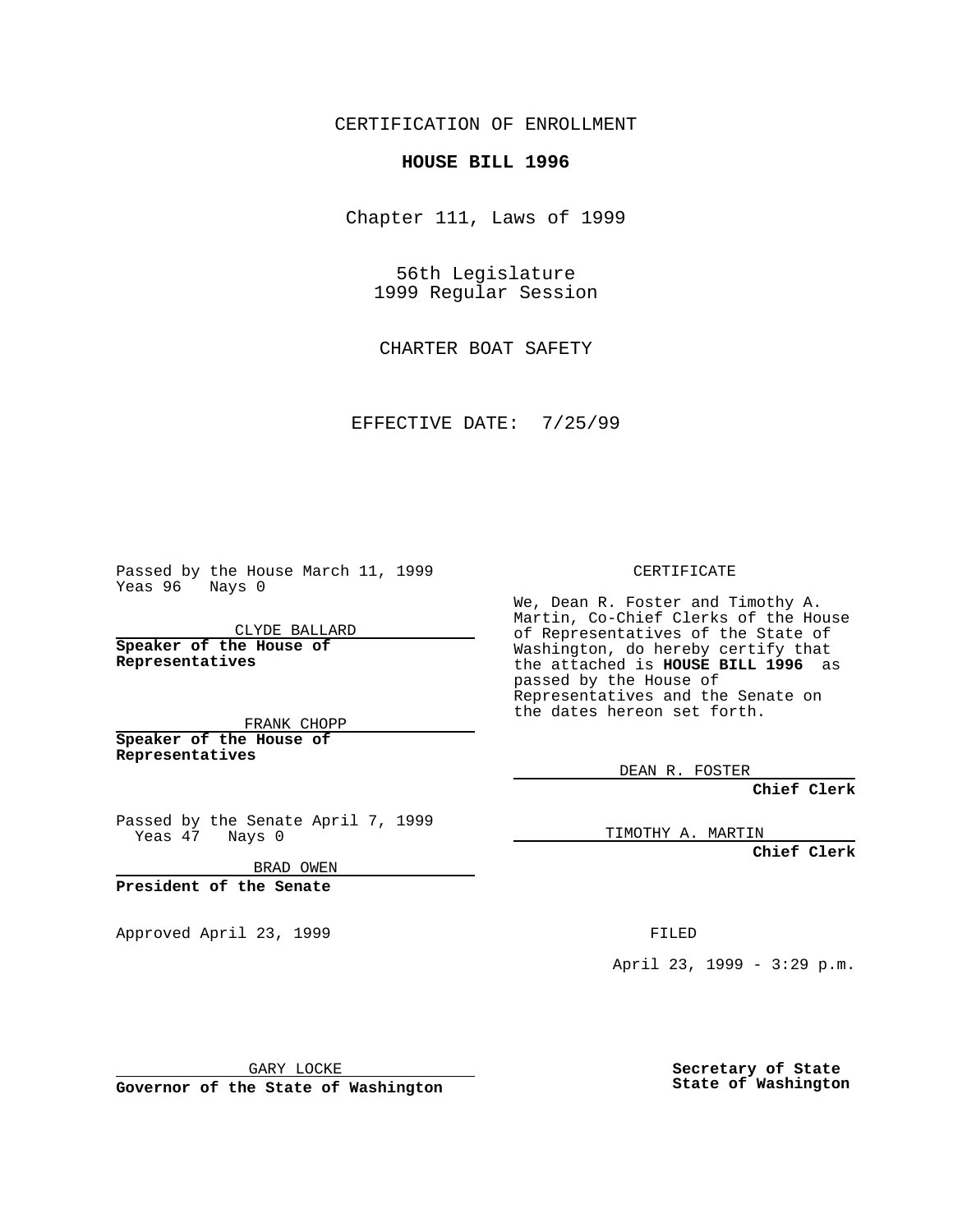## **HOUSE BILL 1996** \_\_\_\_\_\_\_\_\_\_\_\_\_\_\_\_\_\_\_\_\_\_\_\_\_\_\_\_\_\_\_\_\_\_\_\_\_\_\_\_\_\_\_\_\_\_\_

Passed Legislature - 1999 Regular Session

## **State of Washington 56th Legislature 1999 Regular Session**

**By** Representatives Parlette and Cooper; by request of Department of Labor & Industries

Read first time 02/12/1999. Referred to Committee on Natural Resources.

1 AN ACT Relating to charter boat safety; and amending RCW 88.04.005, 2 88.04.015, 88.04.025, 88.04.035, 88.04.045, 88.04.065, 88.04.310, and 3 88.04.330.

4 BE IT ENACTED BY THE LEGISLATURE OF THE STATE OF WASHINGTON:

5 **Sec. 1.** RCW 88.04.005 and 1989 c 295 s 1 are each amended to read 6 as follows:

7 The purposes of this chapter are as follows:

8 (1) Regulate charter boats for the carrying of more than six 9 passengers, which are operated on ((inland navigable)) state waters 10 ((of the state)) and which are not regulated by the United States coast 11 guard;

12 (2) Protect the safety and health of employees, passengers, and 13 persons utilizing charter boats;

14 (3) Authorize the department of labor and industries to adopt rules 15 regulating the use of charter boats operating on ((<del>inland navigable</del>)) 16 state waters ((of the state)) and to issue licenses; and

17 (4) Provide penalties for violations of this chapter.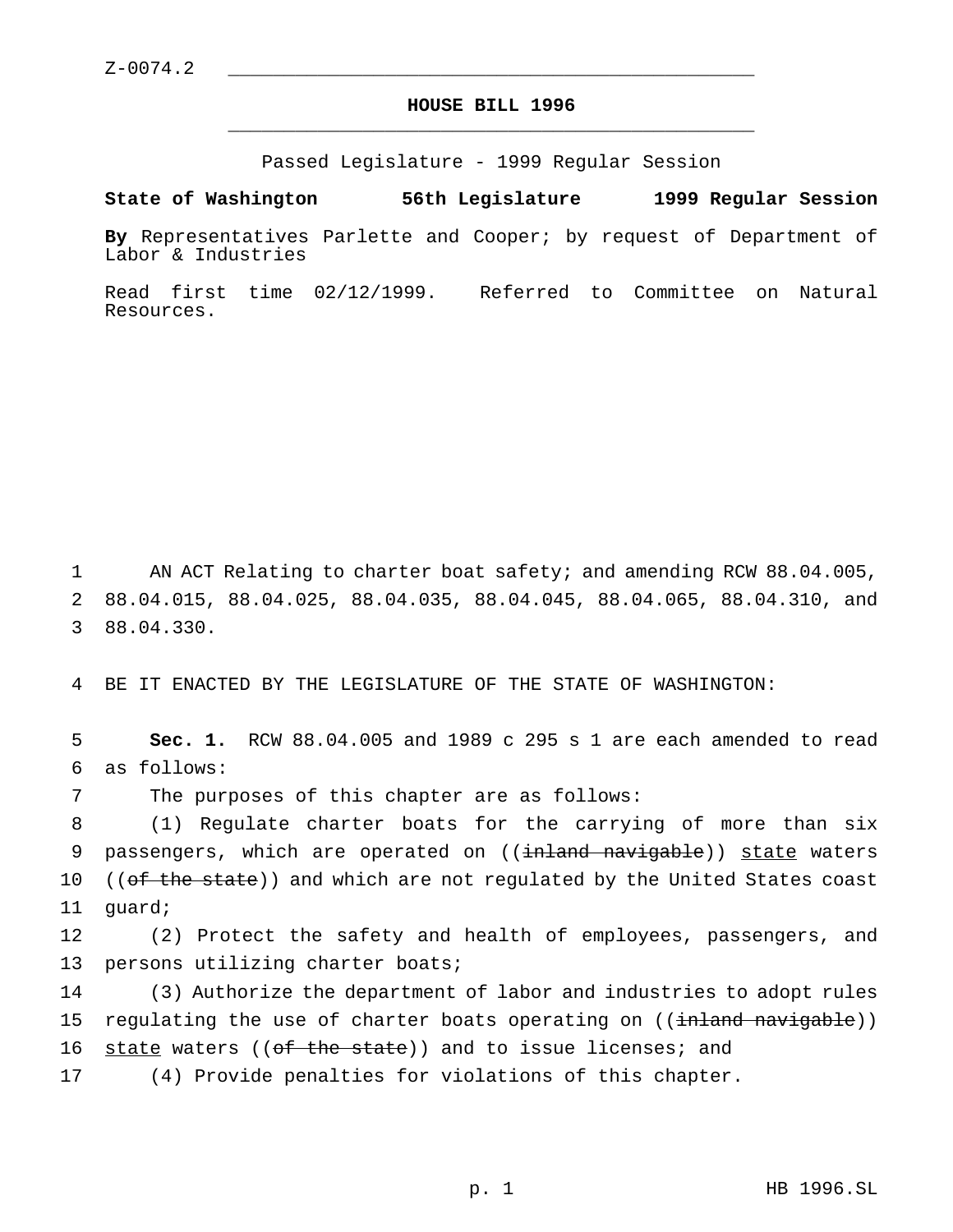**Sec. 2.** RCW 88.04.015 and 1991 c 45 s 1 are each amended to read as follows:

 Unless the context clearly requires otherwise, the definitions in this section apply throughout this chapter.

(1) "Department" means the department of labor and industries.

 (2) "Carrying passengers or cargo" means the transporting of any person or persons or cargo on a vessel for a fee or other consideration.

9 (3) "Charter boat" means a vessel or barge operating on ((inland 10 navigable)) state waters ((<del>of the state of Washington which</del>)) <u>that</u> is not inspected or licensed by the United States coast guard and over which the United States coast guard does not exercise jurisdiction and which is rented, leased, or chartered to carry more than six persons or cargo.

 (4) "Equipment" means a system, part, or component of a vessel as originally manufactured, or a system, part, or component manufactured or sold for replacement, repair, or improvement of a system, part, or component of a vessel; an accessory or equipment for, or appurtenance to a vessel; or a marine safety article, accessory, or equipment, including radio equipment, intended for use by a person on board a vessel.

22 (5) "((<del>Inland navigable</del>)) State waters" means all waters within the 23 territorial limits of the state of Washington, ((shoreward of the navigational demarcation lines dividing the high seas from harbors, 25 rivers, lakes, and other inland waters of the state)) and not subject 26 to the jurisdiction of the United States coast guard.

 (6) "Operate" means to start or operate any engine which propels a vessel, or to physically control the motion, direction, or speed of a vessel.

 (7) "Owner" means a person who claims lawful possession of a vessel by virtue of legal title or an equitable interest in a vessel which entitles that person to possession of the vessel; but does not include charterers and lessees.

 (8) "Passenger" means a person carried on board a charter boat except:

(a) The owner of the vessel or the owner's agent; or

(b) The captain and members of the vessel's crew.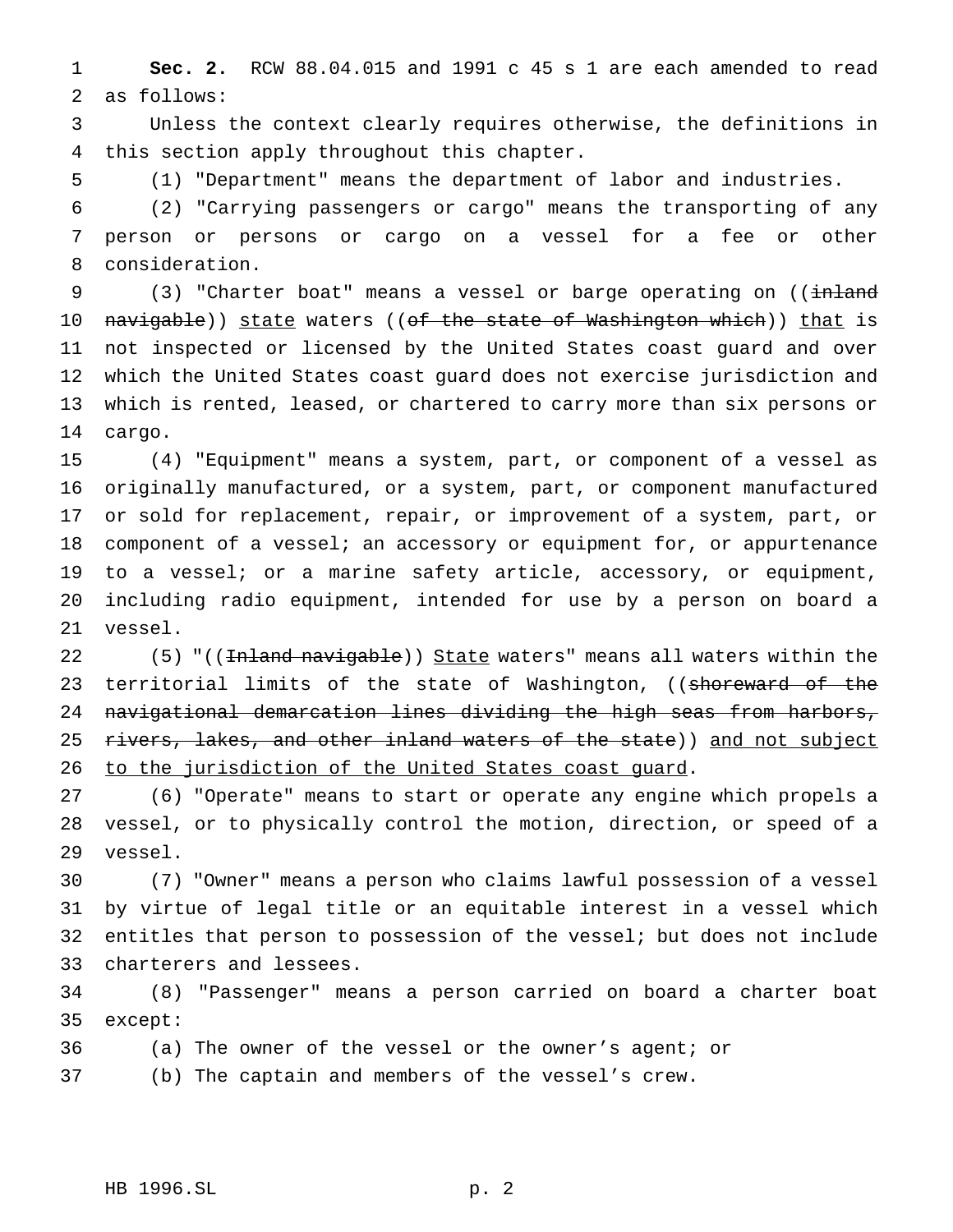(9) "Operator's license" means a vessel operator's license issued by the United States coast guard or department for the specified 3 tonnage and ((route)) operational waters of the vessel.

 (10) "Vessel" means every description of motorized watercraft, other than a bare-boat charter boat, seaplane, or sailboat, used or capable of being used to transport more than six passengers or cargo on water for rent, lease, or hire.

 (11) "Bare-boat charter" means the unconditional lease, rental, or charter of a boat by the owner, or his or her agent, to a person who by written agreement, or contract, assumes all responsibility and liability for the operation, navigation, and provisioning of the boat during the term of the agreement or contract, except when a captain or crew is required or provided by the owner or owner's agents to be hired by the charterer to operate the vessel.

 **Sec. 3.** RCW 88.04.025 and 1989 c 295 s 3 are each amended to read as follows:

 A person shall not rent, lease, or hire out a charter boat, nor carry, advertise for the carrying of, nor arrange for the carrying of, more than six passengers on a vessel for a fee or other consideration 20 on ((the inland navigable)) state waters (( $of$  the state)) unless each of the following conditions is satisfied:

 (1)(a) The department has inspected the vessel within the previous twelve months and has issued for the vessel a certificate of inspection that is still valid and current and which allows the carrying of more than six passengers; or

 (b) The United States coast guard has inspected the vessel and has issued a certificate of inspection that is still valid and current and which allows the carrying of more than six passengers.

 (2) The operator of the vessel is licensed as an operator by either the United States coast guard or the department. The operator must carry such license at all times while operating the vessel and must display such license upon demand by the department.

 (3) The vessel has a valid and current registration certificate which is available for inspection by the department.

 (4) The vessel is covered by current and valid liability insurance. Proof of such coverage must be provided to the department upon demand.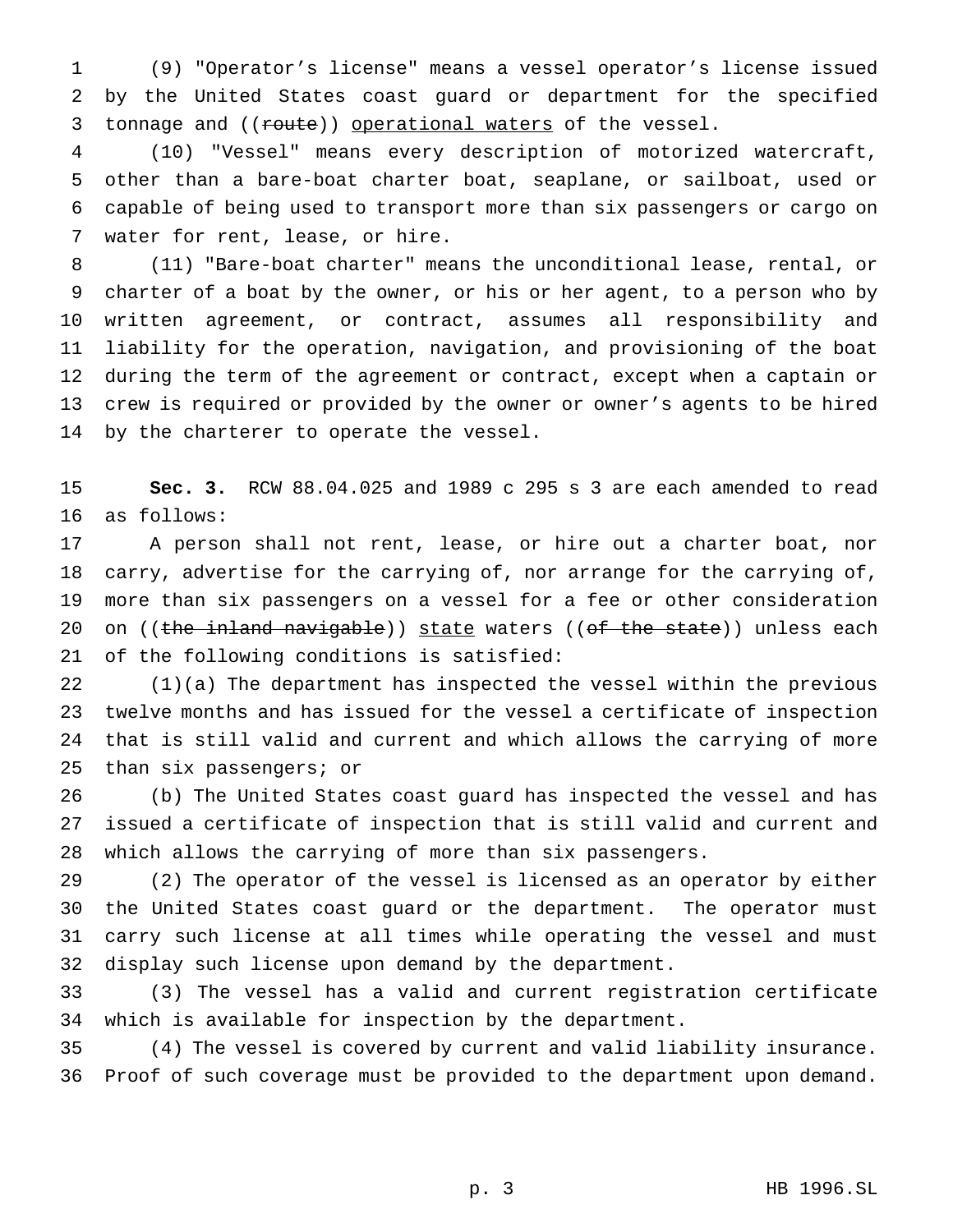**Sec. 4.** RCW 88.04.035 and 1989 c 295 s 4 are each amended to read as follows:

 The department shall inspect or provide for the inspection of every 4 charter boat once every twelve months with the vessel in the water( $(\tau$ 5 and once every twenty-four months with the vessel in drydock,)) to determine if the vessel and its equipment comply with the rules promulgated by the department and with the applicable state and federal 8 laws and regulations. Beginning no later than January 1, 2002, the 9 department shall also inspect or provide for the inspection of every 10 charter boat that carries more than six passengers once every sixty 11 months with the vessel in drydock. In addition, the department may at any time inspect or provide for the inspection of any charter boat if the department has reasonable cause to believe either that a provision of this chapter has been violated or that an inspection is necessary to ensure the safety of persons or property on the vessel.

 (1) Ninety days before any certificate of inspection expires, the department shall mail written notification to the owner of the vessel 18 that a twelve-month or ((twenty-four-month)) sixty-month inspection must be completed before the expiration date. The department shall include with the notification an application for inspection, which must be completed and returned by the owner no later than sixty days before the expiration date of the current certificate of inspection. The owner shall include the registration fee with the completed application form. A person filing an application shall certify by the person's signature that the information furnished on the application is true and correct.

 (2) If, after the inspection, the department determines that the charter boat and its equipment comply with the rules promulgated by the department and with the applicable state and federal laws and regulations, the department shall issue to the owner of the charter boat a certificate of inspection. Such certificate shall specify the maximum passenger, crew, and total person capacity of the charter boat. The certificate shall be valid for one year from the date of issuance. The certificate shall be prominently displayed on the charter boat 35 while the charter boat is operating upon ((the inland navigable)) state 36 waters ((of the state)).

 (3) The department shall determine the minimum number of crew necessary for the safe operation of the charter boat.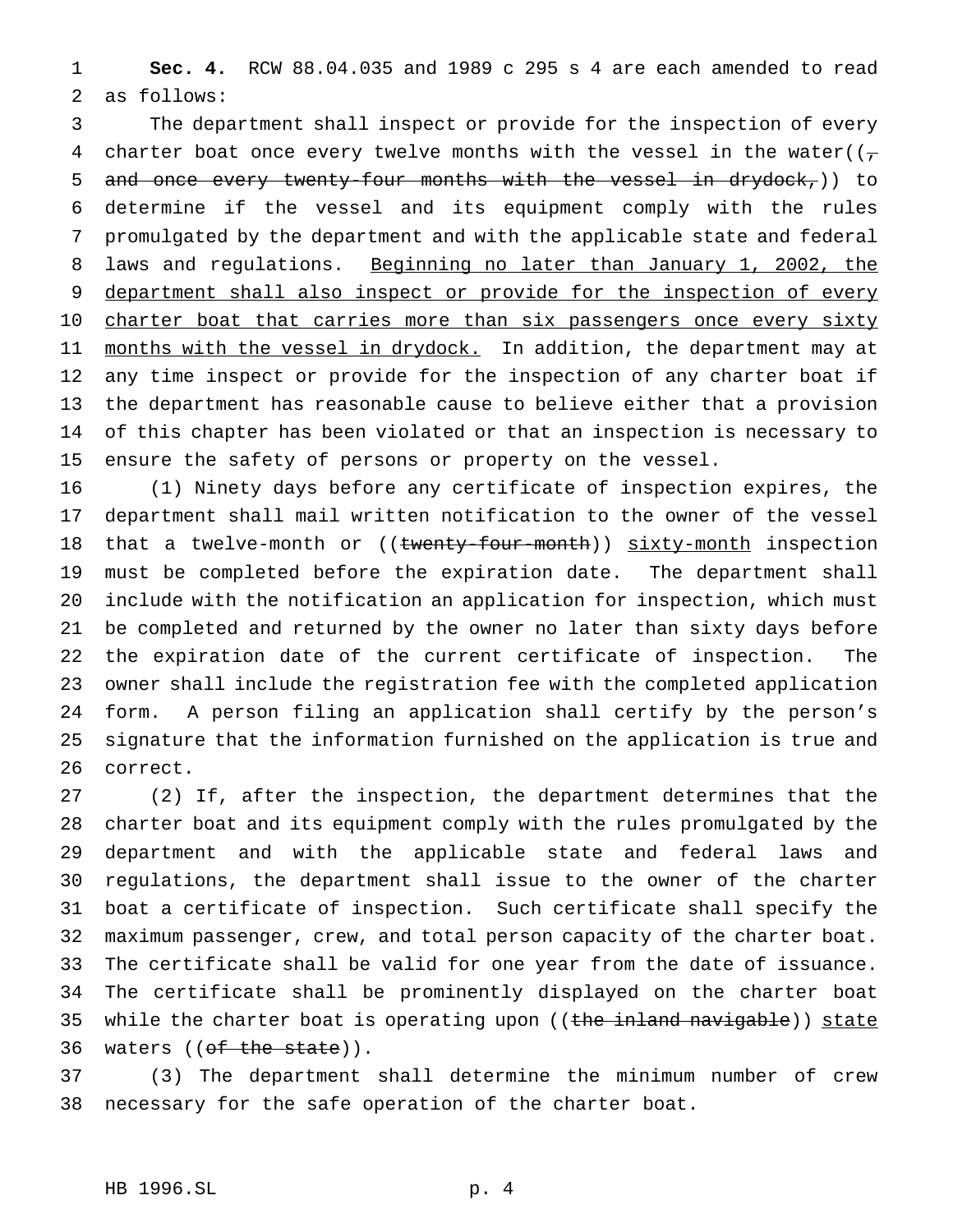(4) If the department determines that the charter boat or its equipment does not comply with the rules promulgated by the department and with the applicable state and federal laws and regulations, the department shall not issue a certificate of inspection and any current certificate of inspection shall be revoked by the department.

 **Sec. 5.** RCW 88.04.045 and 1989 c 295 s 5 are each amended to read as follows:

 (1) The owner of a vessel which does not have a current certificate of inspection or which has not previously been inspected by the department and which must be inspected by the department shall file an application for inspection, accompanied by the required fee, no later than sixty days before the scheduled or requested inspection date. A person filing an application shall certify by the person's signature that the information furnished on the application is true and correct. 15 (2) ((If a charter boat has not been inspected during the twenty-four-month period prior to July 23, 1989, the owner shall pay to the

17 department the inspection fee for inspection in the water and the 18 inspection fee for inspection in drydock.

 $(3)$ )) When the department inspects or provides for the inspection of any charter boat because the department has reasonable cause to believe either that a provision of this chapter has been violated or that an inspection is necessary to ensure the safety of persons or property, the owner shall not be required to pay an inspection fee for that inspection.

 $((+4))$   $(3)$  When a twelve-month in-water inspection and a 26 ((twenty-four-month)) sixty-month drydock inspection are required in the same year, the owner shall only be required to pay the fee for the drydock inspection.

29 ( $(\overline{5})$ ) (4) All sums received from licenses, inspection fees, or other sources described in this chapter shall be deposited in the industrial insurance trust funds and shall be used for administrative, education, and enforcement costs associated with this chapter.

 **Sec. 6.** RCW 88.04.065 and 1989 c 295 s 10 are each amended to read as follows:

 (1) The department may enter into reciprocal agreements with other states concerning the operation and inspection of charter boats from 37 those states that operate on the ((inland navigable)) waters of the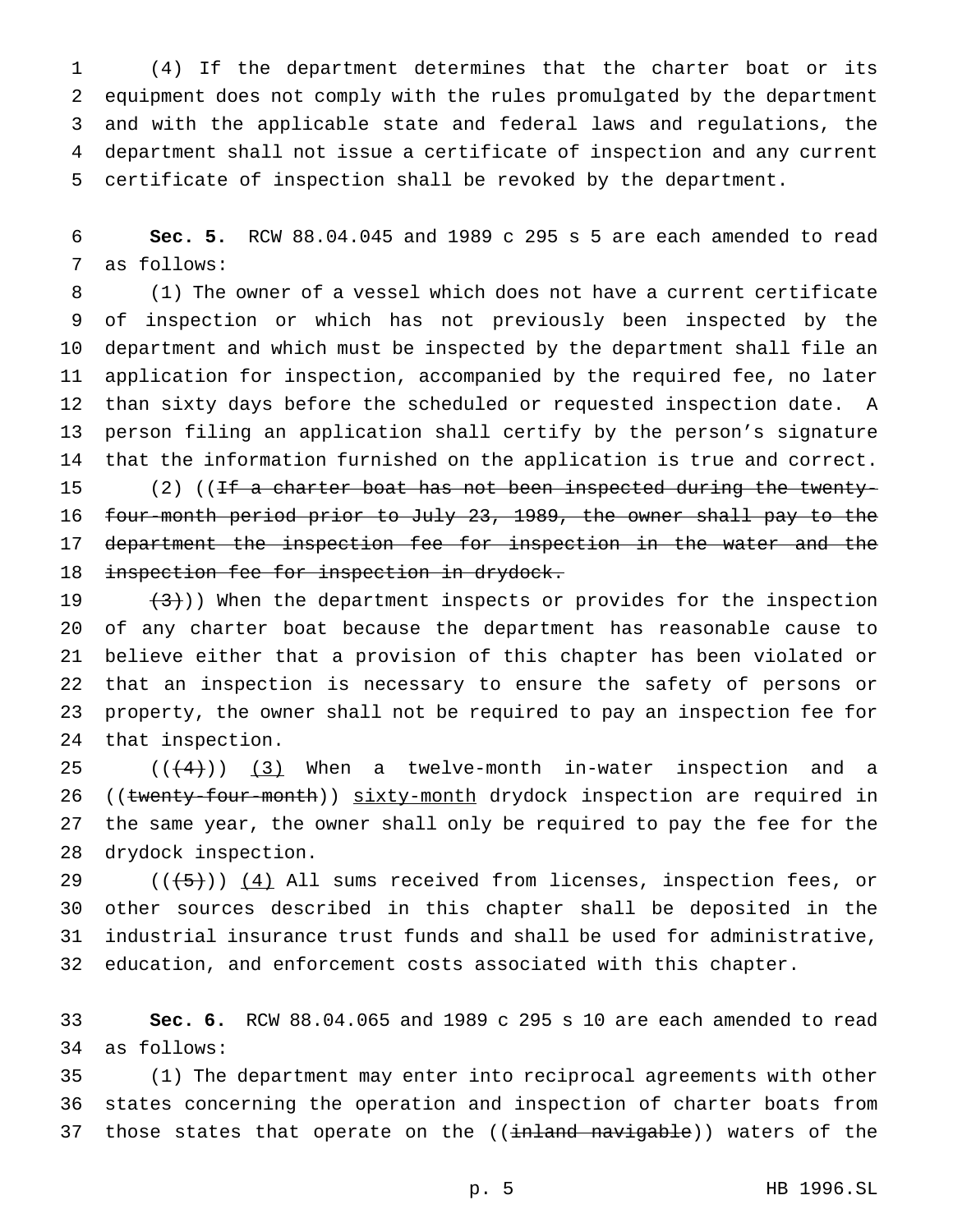state of Washington. Reciprocity shall be granted only if a state can establish to the satisfaction of the department that their laws and standards concerning charter boats meet or exceed the laws and rules of 4 the state of Washington. A charter boat that operates on ((the inland 5 navigable)) state waters ((of this state)) under a reciprocal agreement pursuant to this section shall obtain an annual operating permit from the department for a fee for each year the charter boat does business on the waters of the state of Washington. The department shall deposit the fees from annual operating permits issued pursuant to this section in the industrial insurance trust funds.

 (2) The department shall develop an education and enforcement program designed to eliminate the operation of charter boats that have not been inspected and certified as required by this chapter, and shall 14 ((prepare printed materials to)) provide the public with information regarding the safety features and requirements necessary for the lawful operation of charter boats.

 **Sec. 7.** RCW 88.04.310 and 1989 c 295 s 6 are each amended to read as follows:

 The owner or operator of every vessel inspected by the department shall pay the department a fee for each inspection. The fee shall be established by rule and shall cover the full cost of the inspection program including travel, per diem, and administrative and legal 23 support costs for the program((, and repayment to the state general 24 fund by June 30, 1991, of the amount appropriated in section 15 of this 25 act for the program)).

 **Sec. 8.** RCW 88.04.330 and 1989 c 295 s 8 are each amended to read as follows:

28  $((+1))$  The department shall adopt by rule, under chapter 34.05 RCW:

 $((+a))$   $(1)$  Procedures, standards, and fees for the licensing of operators of any vessel used as a charter boat, as defined under RCW 32 88.04.015, operating on ((inland navigable)) state waters for rent, lease, or hire;

(( $\left(\frac{b}{b}\right)$ ) (2) Standards and fees for the inspection of vessels;

35  $((+e))$   $(3)$  Minimum safety and health standards for passengers and 36 crew on board charter boats((<del>. These rules shall approximate, where</del> 37 appropriate,)) consistent with the rules adopted by the United States